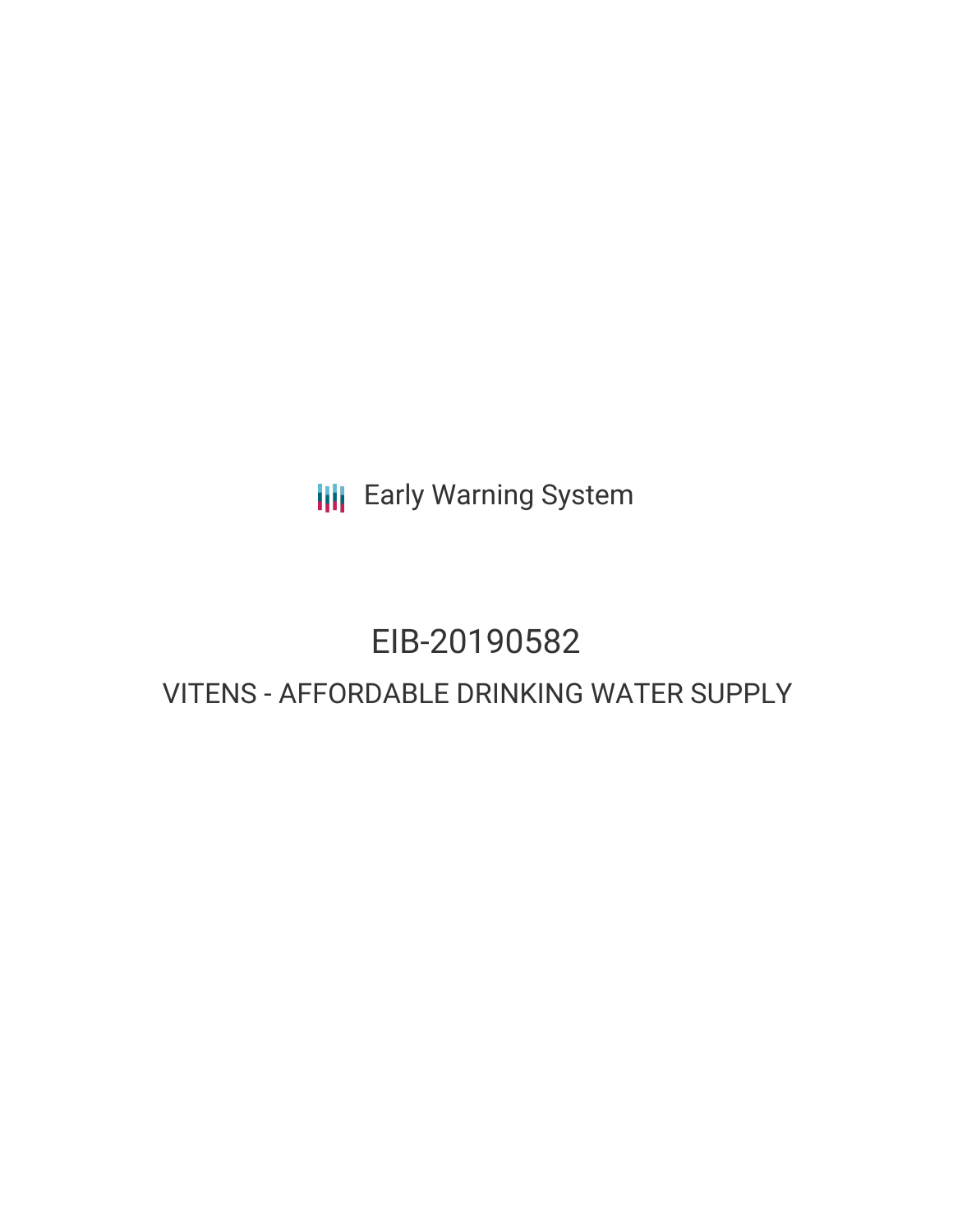#### **Quick Facts**

| <b>Countries</b>               | <b>Netherlands</b>                                       |  |  |  |  |
|--------------------------------|----------------------------------------------------------|--|--|--|--|
| <b>Specific Location</b>       | Flevoland, Friesland, Gelderland, Utrecht and Overijssel |  |  |  |  |
| <b>Financial Institutions</b>  | European Investment Bank (EIB)                           |  |  |  |  |
| <b>Status</b>                  | Approved                                                 |  |  |  |  |
| <b>Bank Risk Rating</b>        | U                                                        |  |  |  |  |
| <b>Voting Date</b>             | 2020-03-18                                               |  |  |  |  |
| <b>Borrower</b>                | <b>VITENS NV</b>                                         |  |  |  |  |
| <b>Sectors</b>                 | Water and Sanitation                                     |  |  |  |  |
| <b>Investment Type(s)</b>      | Loan                                                     |  |  |  |  |
| <b>Investment Amount (USD)</b> | $$164.14$ million                                        |  |  |  |  |
| Loan Amount (USD)              | $$164.14$ million                                        |  |  |  |  |
| <b>Project Cost (USD)</b>      | \$354.55 million                                         |  |  |  |  |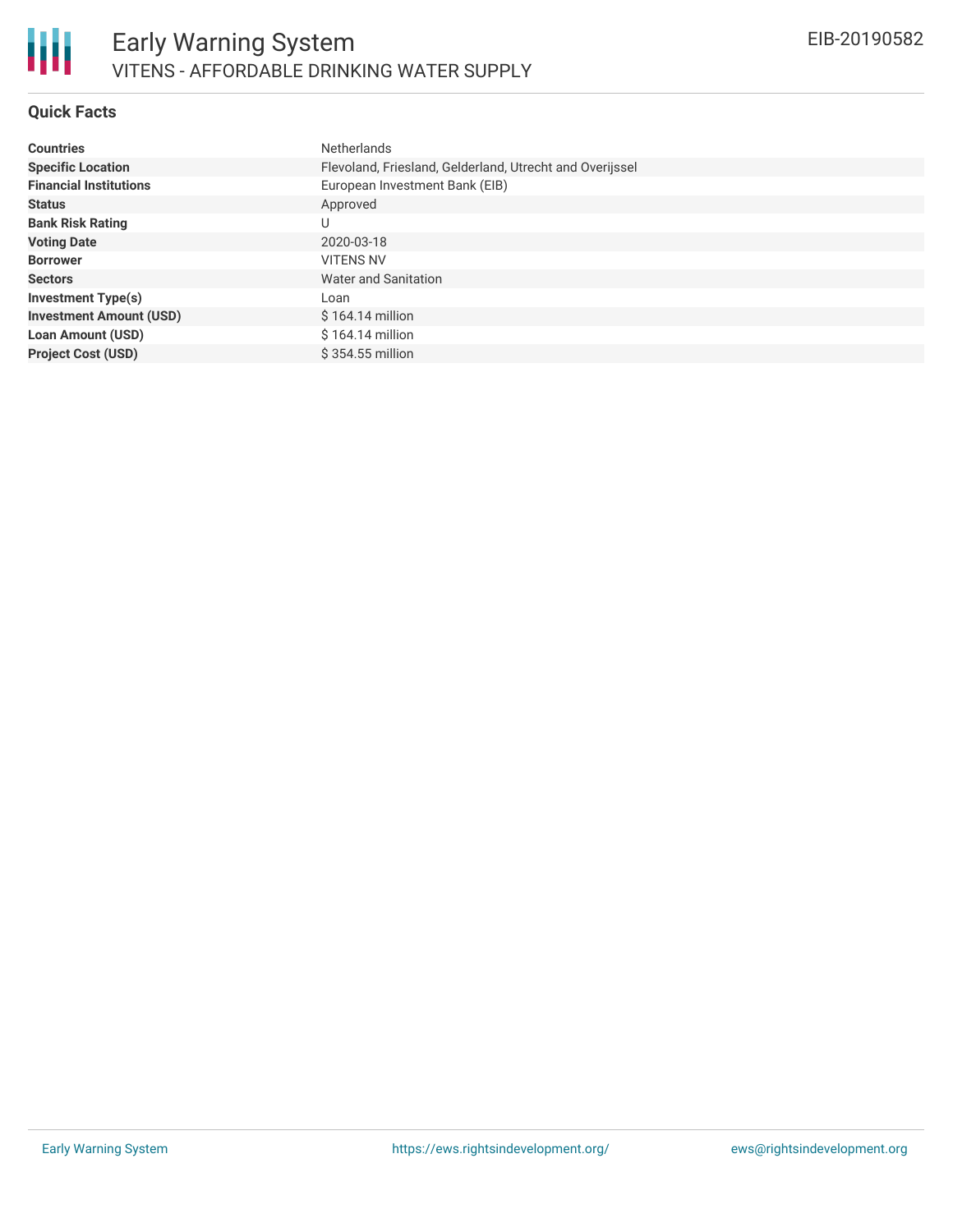



#### **Project Description**

According to EIB website, the project will secure or enhance the quality of life to up to 6 million residents in the provinces of Flevoland, Friesland, Gelderland, Utrecht and Overijssel, by improving the reliability and affordability of the water supply service. It consists mainly of renewal and upgrading of water treatment plants, reservoirs and pumping stations, distribution networks and water meters aimed at providing an even more reliable and affordable drinking water supply.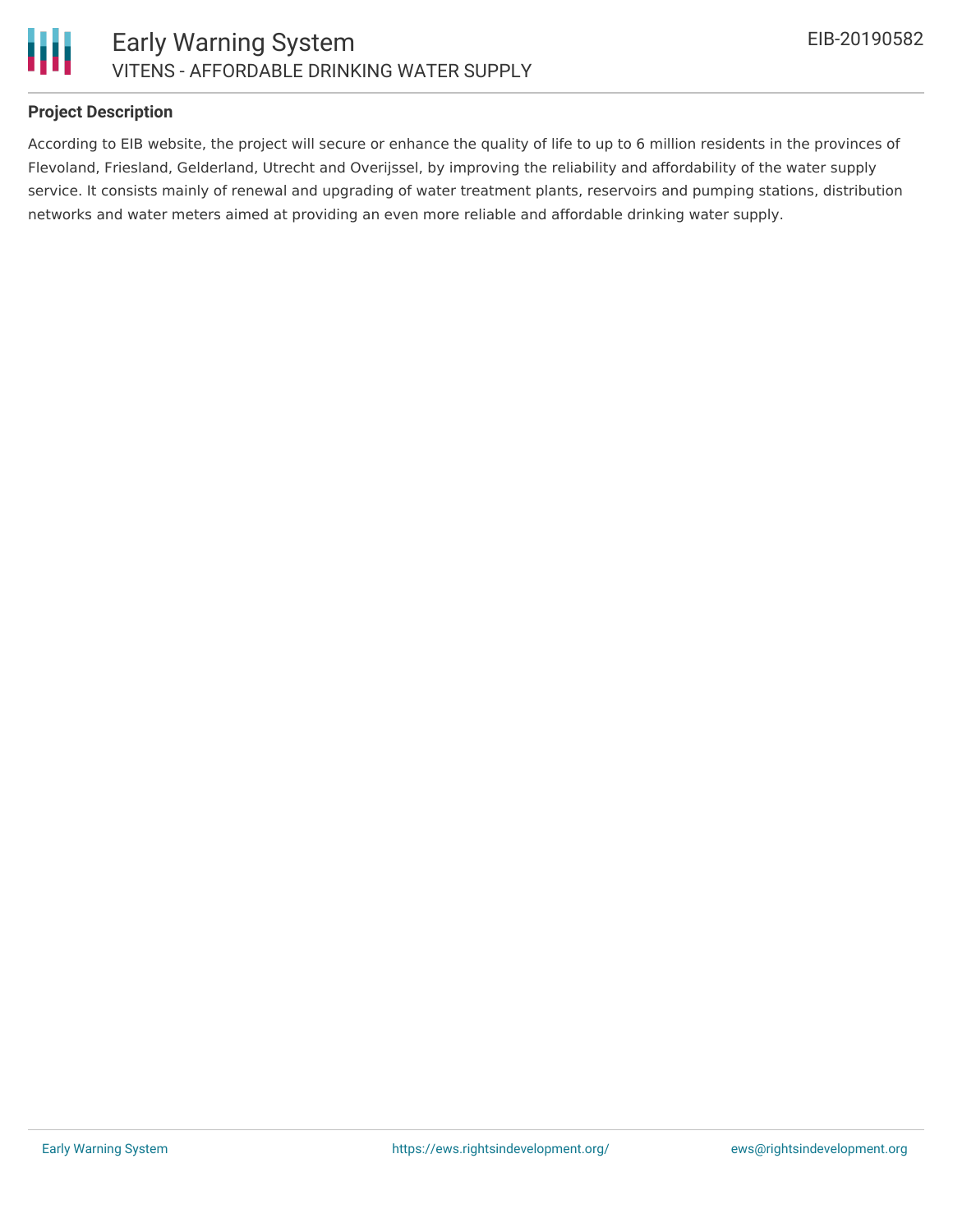

#### **Investment Description**

European Investment Bank (EIB)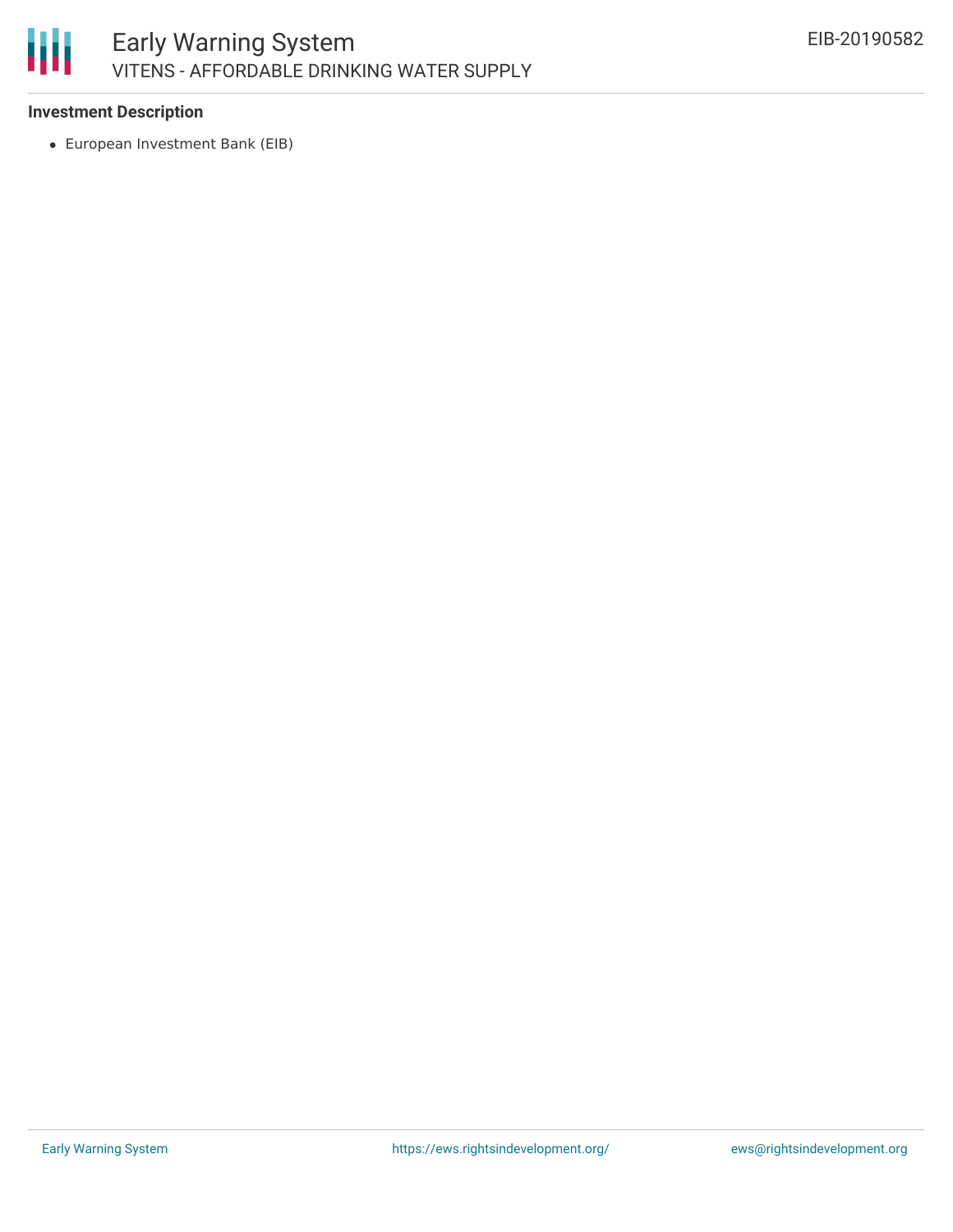

### Early Warning System VITENS - AFFORDABLE DRINKING WATER SUPPLY

| <b>Private Actor 1</b> | <b>Private Actor</b><br>Role | <b>Private Actor</b><br>1 Sector | <b>Relation</b>          | <b>Private Actor 2</b> | <b>Private Actor</b><br>2 Role | <b>Private Actor</b><br>2 Sector |  |
|------------------------|------------------------------|----------------------------------|--------------------------|------------------------|--------------------------------|----------------------------------|--|
|                        |                              |                                  | $\overline{\phantom{a}}$ | <b>Vitens NV</b>       | Client                         | $\overline{\phantom{0}}$         |  |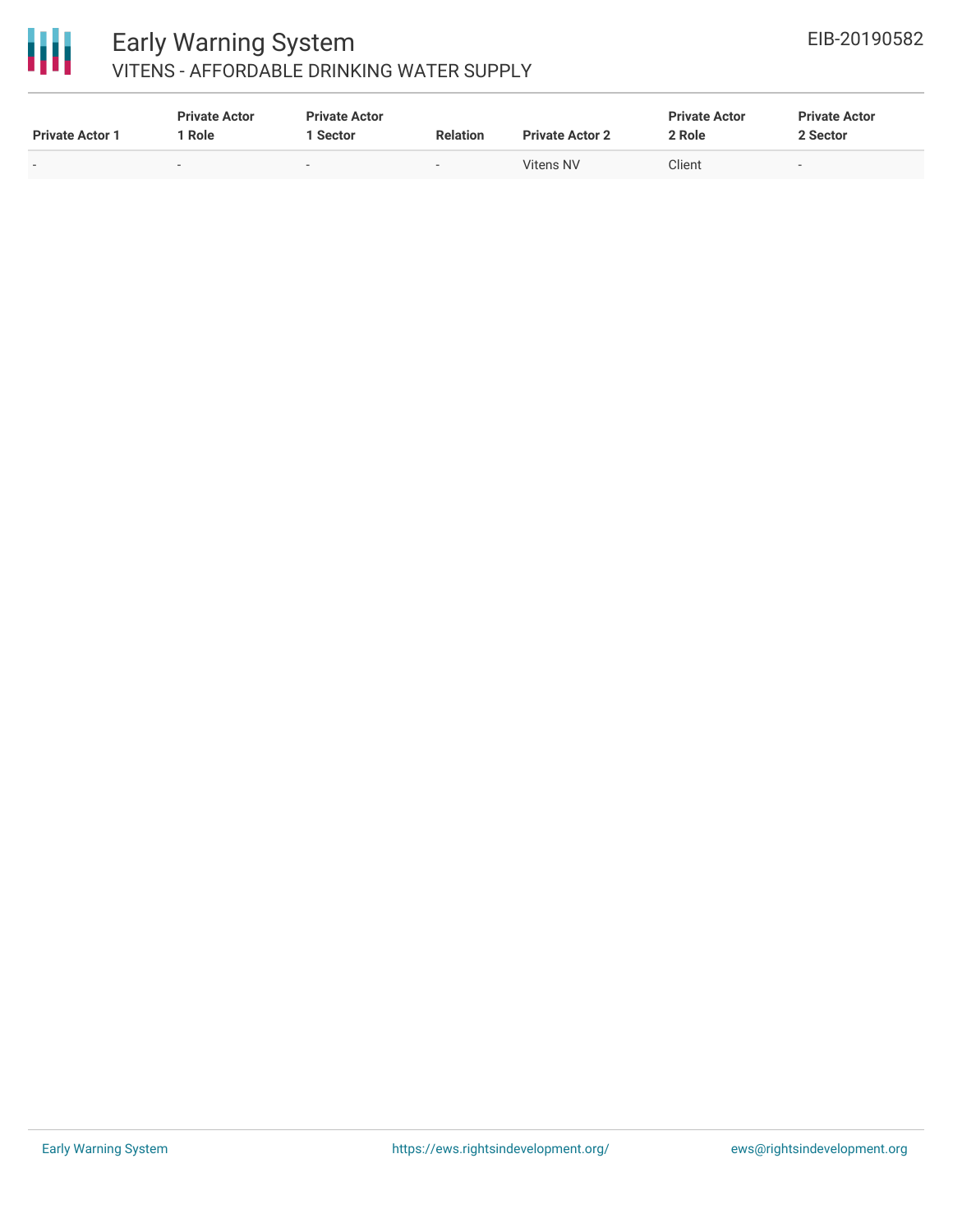#### **Contact Information**

No contact information provided at the time of disclosure.

#### **ACCOUNTABILITY MECHANISM OF EIB**

The EIB Complaints Mechanism is designed to facilitate and handle complaints against the EIB by individuals, organizations or corporations affected by EIB activities. When exercising the right to lodge a complaint against the EIB, any member of the public has access to a two-tier procedure, one internal - the Complaints Mechanism Office - and one external - the European Ombudsman. A complaint can be lodged via a written communication addressed to the Secretary General of the EIB, via email to the dedicated email address complaints@eib.org, by completing the online complaint form available at the following address: http://www.eib.org/complaints/form, via fax or delivered directly to the EIB Complaints Mechanism Division, any EIB local representation office or any EIB staff. For further details, check:

http://www.eib.org/attachments/strategies/complaints\_mechanism\_policy\_en.pdf

When dissatisfied with a complaint to the EIB Complaints Mechanism, citizens can then turn towards the European Ombudsman. A memorandum of Understanding has been signed between the EIB and the European Ombudsman establishes that citizens (even outside of the EU if the Ombudsman finds their complaint justified) can turn towards the Ombudsman on issues related to 'maladministration' by the EIB. Note that before going to the Ombudsman, an attempt must be made to resolve the case by contacting the EIB. In addition, the complaint must be made within two years of the date when the facts on which your complaint is based became known to you. You can write to the Ombudsman in any of the languages of the European Union. Additional details, including filing requirements and complaint forms, are available at: http://www.ombudsman.europa.eu/atyourservice/interactiveguide.faces